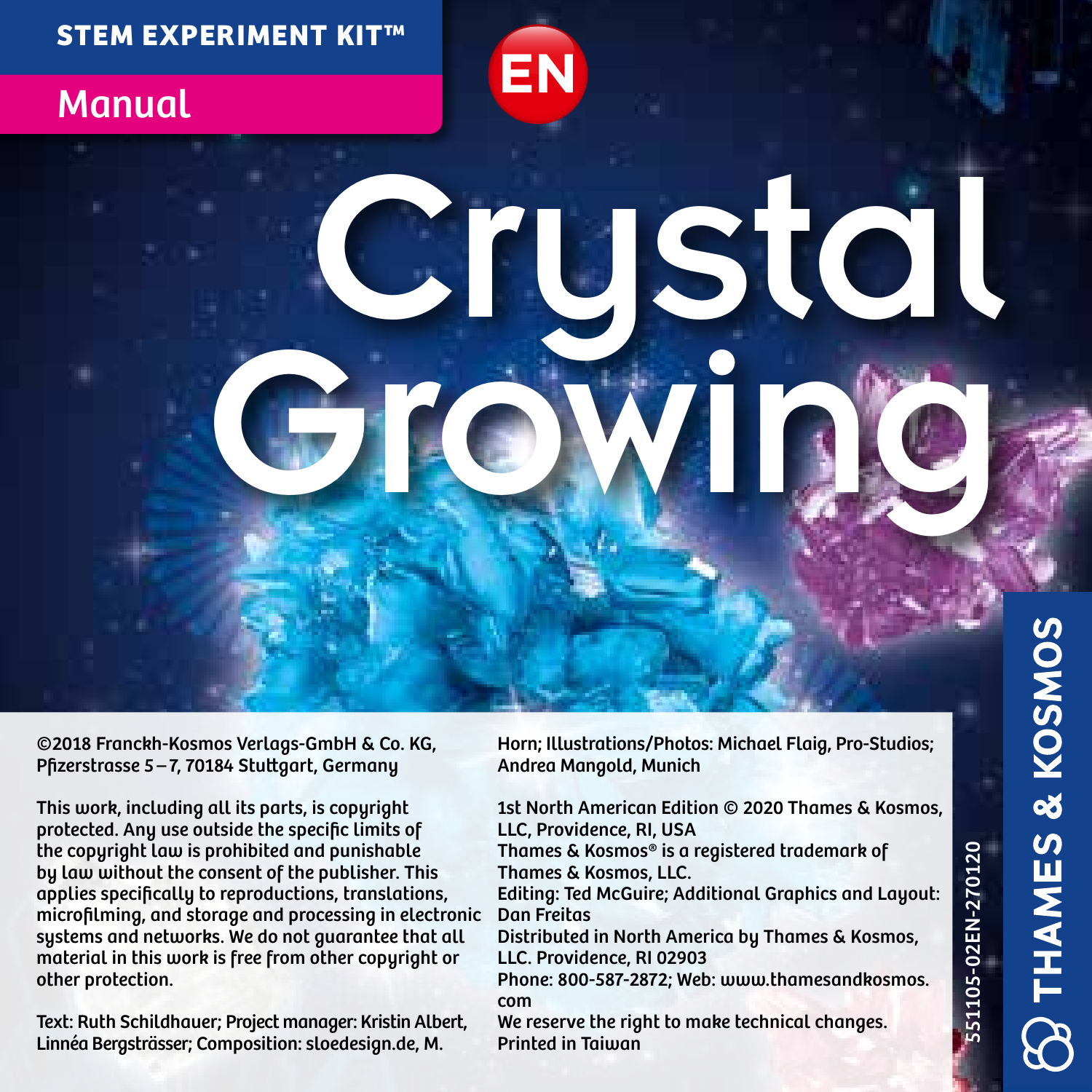WARNING — This set contains chemicals [and/or parts] that may be harmful if misused. Read cautions on individual containers [and in manual] carefully. Not to be used by children except under adult supervision.

WARNING. Not suitable for children under 8 years. For use under adult supervision. Contains some chemicals which present a hazard to health. Read the instructions before use, follow them and keep them for reference. Do not allow chemicals to come into contact with any part of the body, particularly the mouth and eyes. Keep small children and animals away from experiments. Keep the experimental set out of reach of children under 8 years old.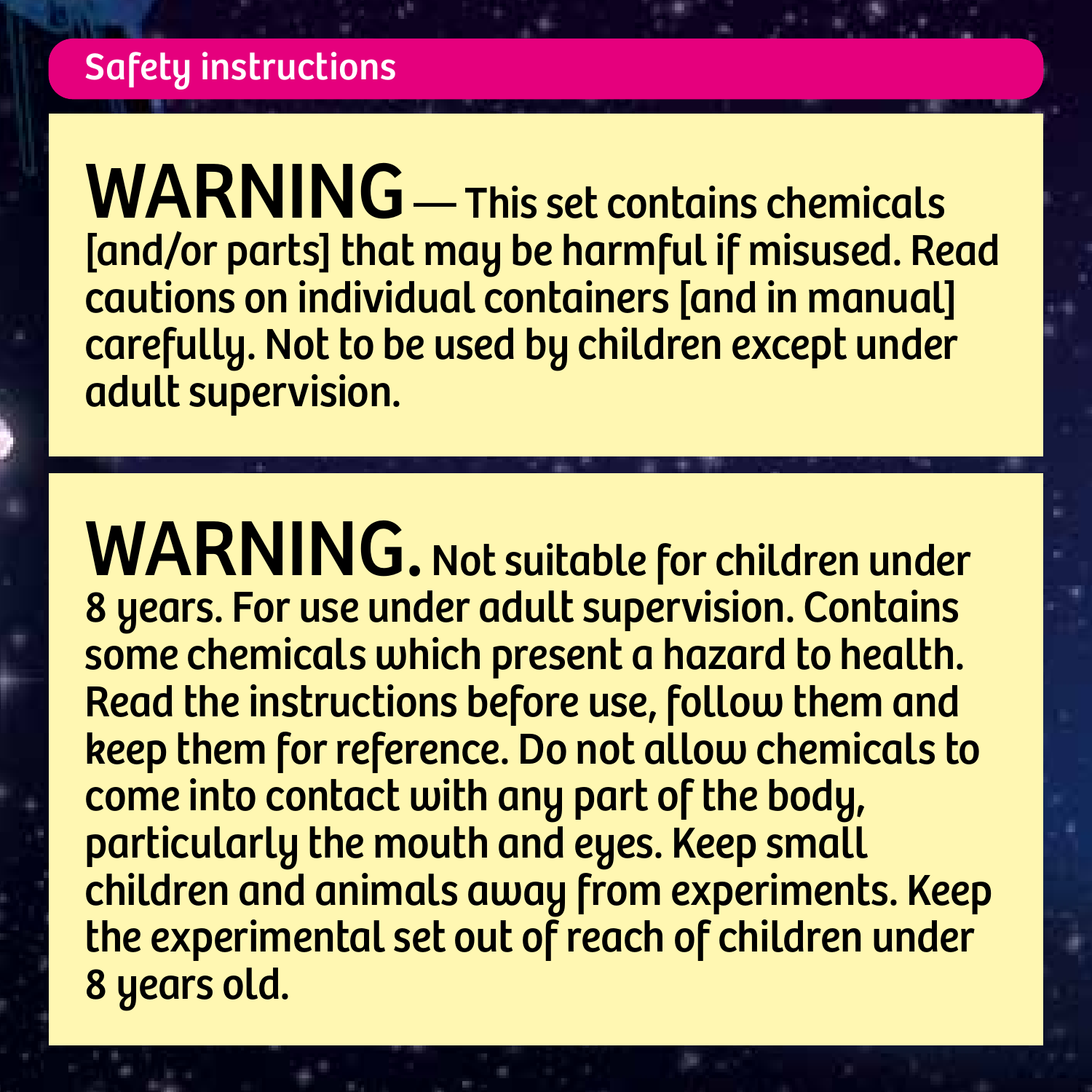# Kit contents

- **› 4 packets of potassium aluminium sulfate (alum) 20g (item no. 720616)**
- **› red and blue dye, 1g each**
- **› 30ml measuring cup**
- **› Spatula**

#### **You will also need:**

*Scissors, tap water or distilled water (from a supermarket or drug store), an old pan, trivet,* 

Before starting, please read the labels and check that the packets contain the correct chemicals.

*oven mitt, two empty and clean jelly jars, paper towels, sewing thread, a pencil, adhesive tape, and a few small rocks*

#### **First Aid Information**

››› In case of eye contact: Wash out eye with plenty of water, holding eye open if necessary. Seek immediate medical advice. ››› If swallowed: Wash out mouth with water, drink some fresh water. Do not induce vomiting. Seek immediate medical advice. ››› In case of inhalation: Remove person to fresh air. ››› In case of skin contact and burns: Wash affected area with plenty of water for at least 10 minutes.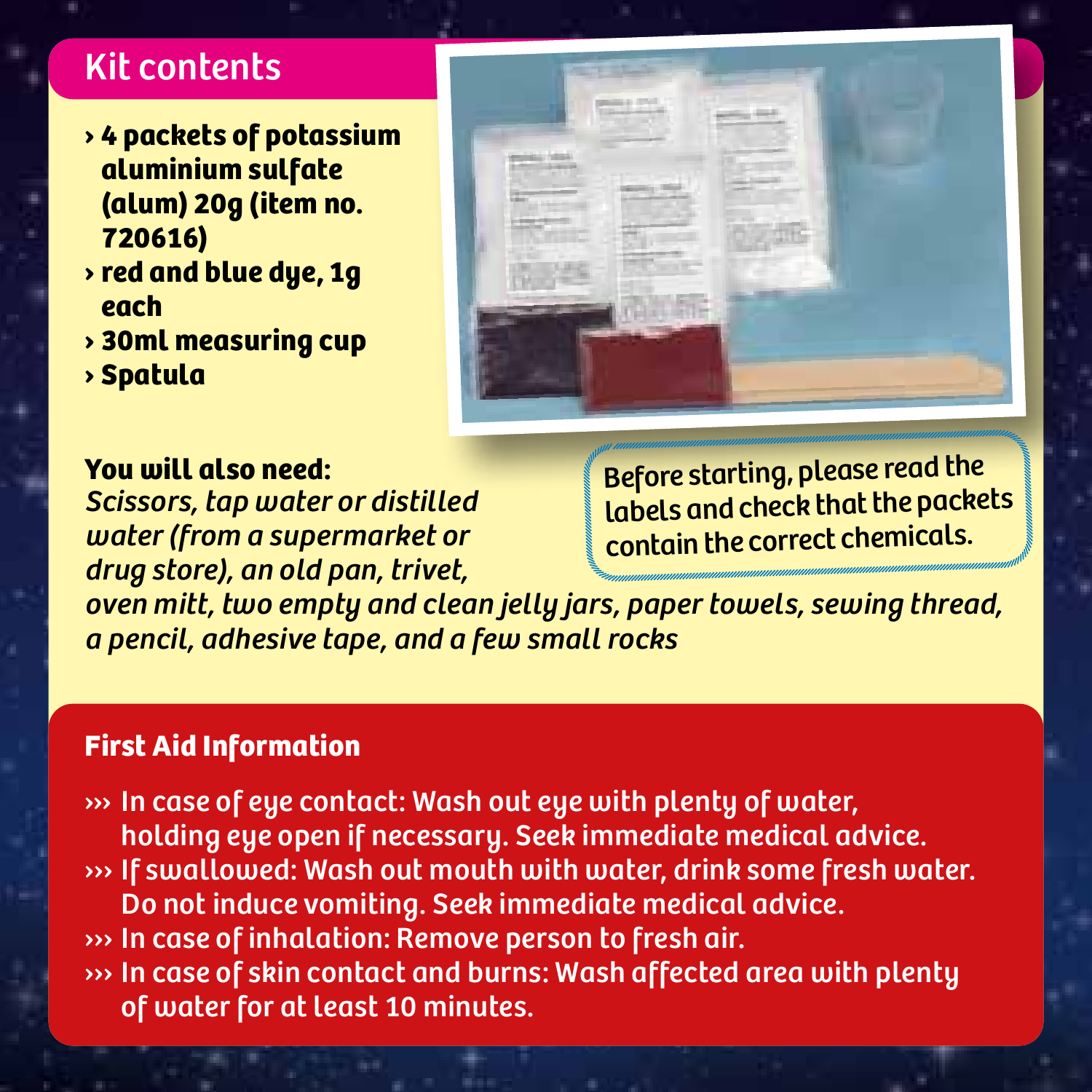››› In case of cuts, treat wound with sterile, dry adhesive bandage. Foreign bodies (for example shards of glass) may only be removed from the wound by a doctor.

- ››› In case of doubt, seek medical advice without delay. Take the chemical and its container with you.
- As a basic rule: In case of injury always seek medical advice.

## Dear parents!

This experimentation kit does not contain any substances that are particularly harmful, but still provide your child with help and advice when growing the crystals.

- a) Read and follow these instructions, the safety rules and the first aid information, and keep them for reference.
- b) The incorrect use of chemicals can cause injury and damage to health. Only carry out those experiments which are listed in the instructions.
- c) This experimental set is for use only by children over 8 years. For use under adult supervision.
- d) Because children's abilities vary so much, even within age groups, supervising adults should exercise discretion as to which experiments are suitable and safe for them. The instructions should enable supervisors to assess any experiment to establish its suitability for a particular child.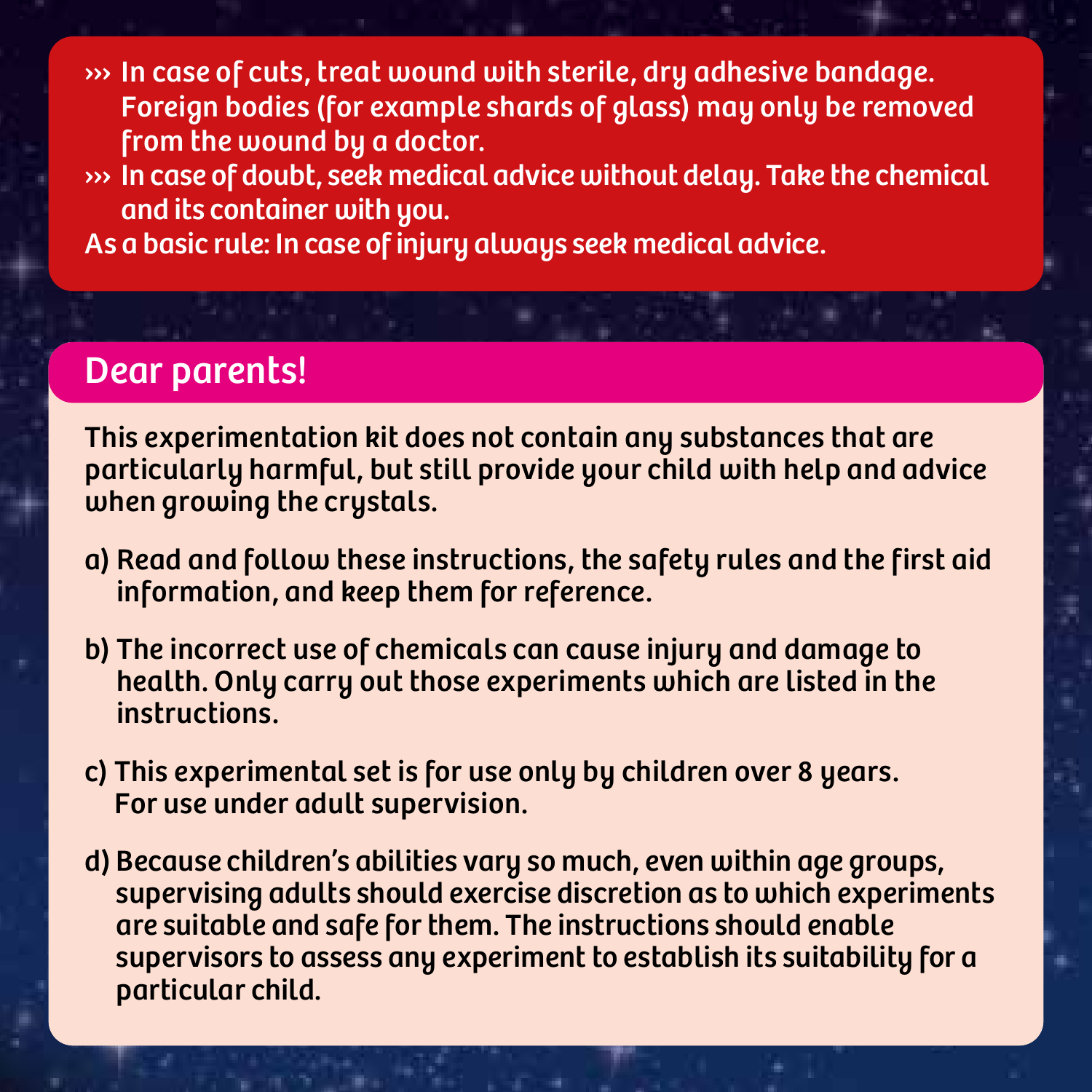- e) The supervising adult should discuss the warnings and safety information with the child or children before commencing the experiments. Particular attention should be paid to the safe handling of the crystal growing chemicals and solutions.
- f) The area surrounding the experiment should be kept clear of any obstructions and away from the storage of food. It should be well lit and ventilated and close to a water supply. A solid table with a heat resistant top should be provided.
- g) Substances in non-reclosable packaging (crystal salt packet) should be used up (completely) during the course of one experiment, i.e. after opening the package.

The dye powder has a very powerful dying ability and can stain clothes. For this reason, wear old clothes and remove tablecloths or rugs from the experimentation area. Take care when pouring the colorful solution down the drain as the due can stain.

Cover the work space with newspaper. If the crystal salt is clumped together, moisture has been added to it, for example from the air. This will not impair its function. The age of the crystal salt doesn't matter either. Please prepare all equipment and chemicals required before starting the experiment.

Do not return any of the containers and equipment used for growing the crystals to the kitchen.

Have fun growing your crystals!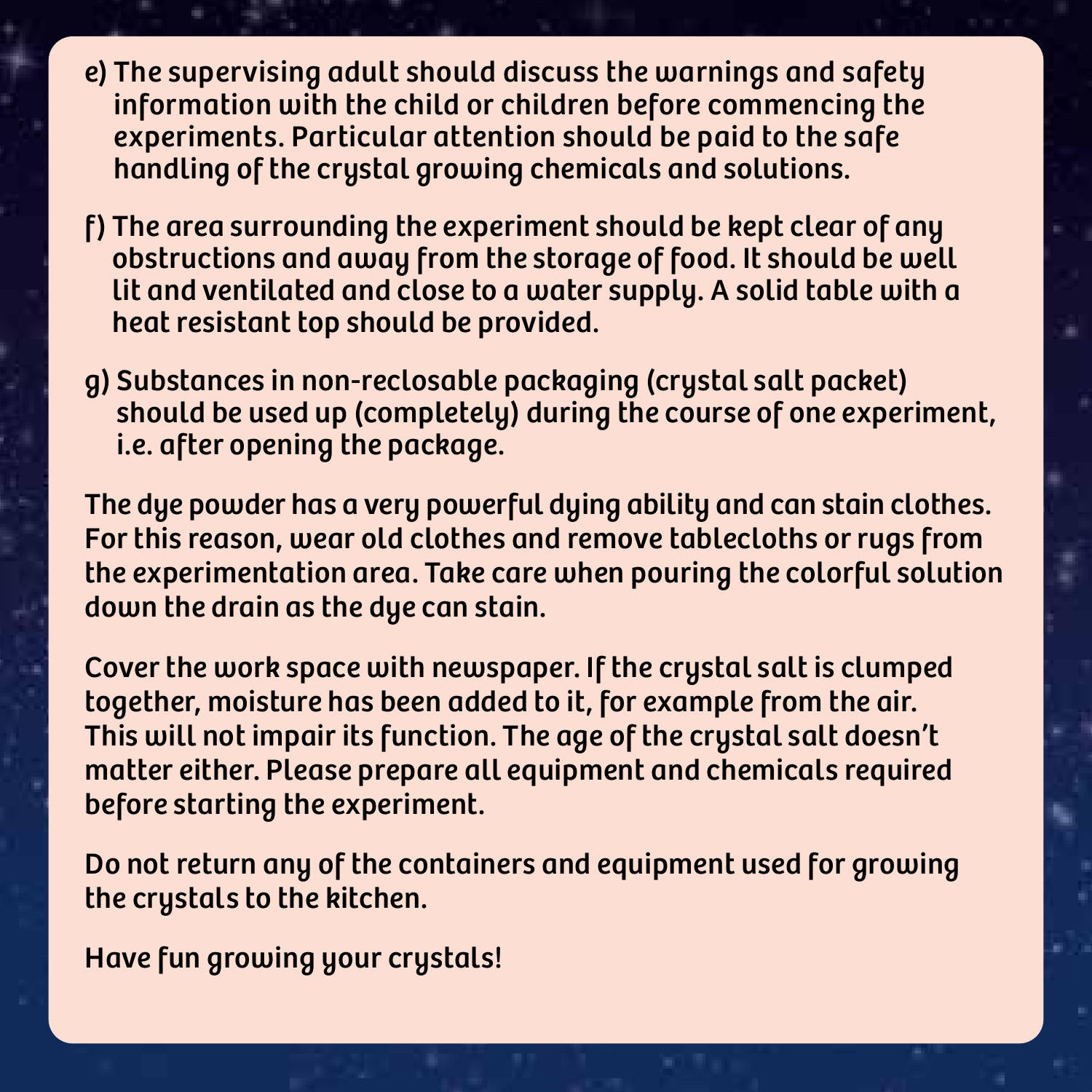# General rules for safe experimenting (safety rules)

- $\rightarrow$  Read these instructions before use, follow them and keep them for reference.
- › Keep young children and animals away from the experimental area.
- › Store this experimental set and the final crystals out of reach of children under 8 years of age.
- $\rightarrow$  Clean all equipment after use.
- › Ensure that all empty containers and non-reclosable packaging are disposed of properly.
- › Wash hands after carrying out experiments.
- › Do not eat or drink in the experimental area.
- Do not allow chemicals to come into contact with the eyes or mouth.
- › Do not apply any substances or solutions to the body.
- › Do not grow crystals where food or drink is handled or in bedrooms.
- $\rightarrow$  Do not use any equipment which has not been supplied with the set or recommended in the instructions for use.
- › Take care while handling with hot water and hot solutions.
- $\rightarrow$  Ensure that during growing of the crystal the container with the liquid is out of reach of children under 8 years of age.
- › Never work on your own. An adult should always be present.

Information for handling the crystal salt:

Please observe the following hazard and safety information for the crystal salt (potassium aluminium sulfate (alum)) contained in this experimentation kit. Potassium aluminium sulfate (alum): avoid breathing dust. Do not get in eyes or on skin.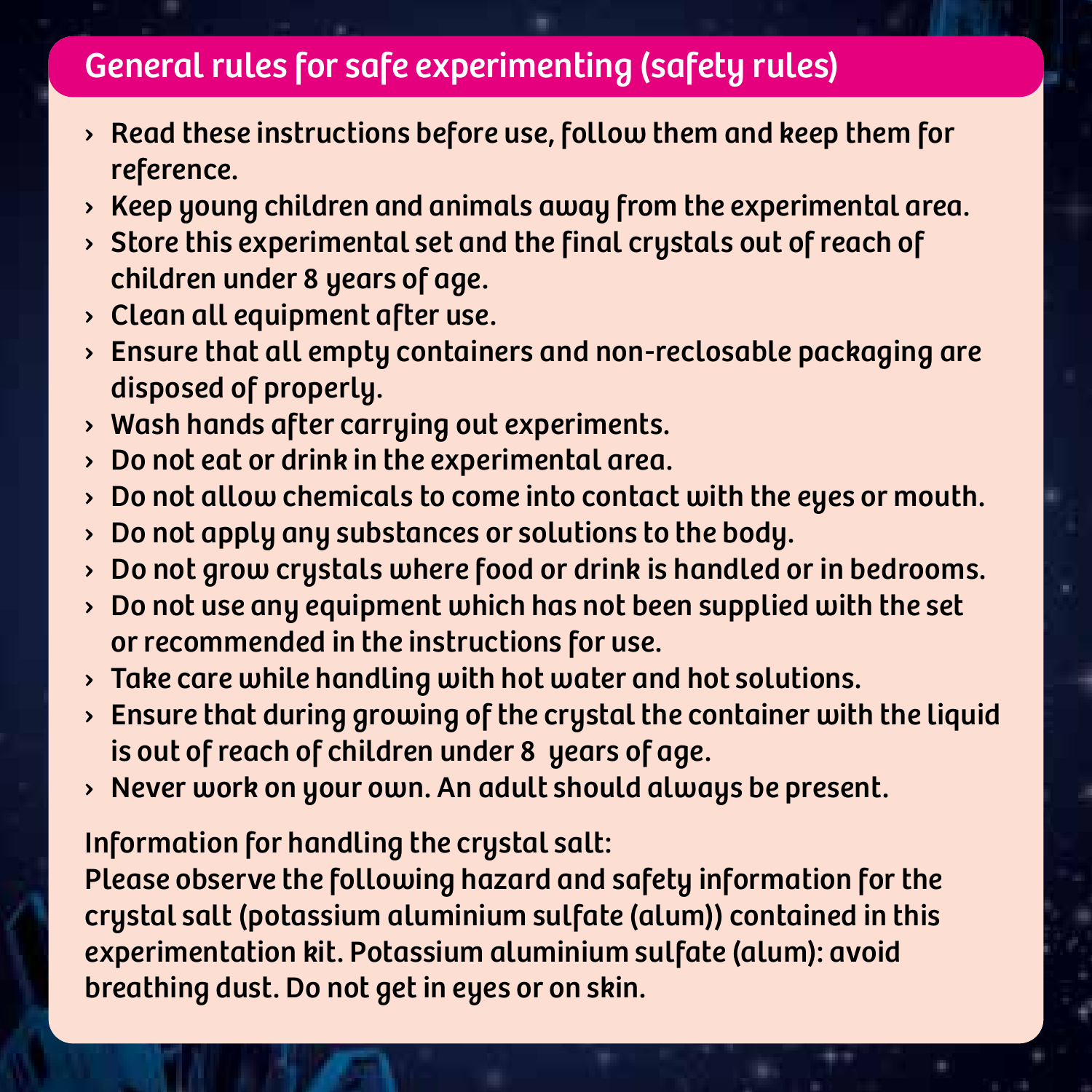Telephone numbers for poison control centers:

## US **1-800-222-1222**

Enter the telephone number of the nearest poison control center that should be available in case of emergency:

**WARNING!** Not suitable for children under 3 years. Choking hazard small parts may be swallowed or inhaled. Keep packaging and instructions as they contain important information!

Opening the packet of crystal salt: Cut open a corner of the packet using scissors. Never use your teeth.

Cleaning and waste disposal: Always clean used containers and your work space immediately after experimenting. Then rinse the containers thoroughly with clean water. Since you are only working with small amounts of a harmless chemical in this experimentation kit, you can simply wash away liquid waste with lots of water. Solid waste can be thrown in the household trash.

Storing the crystals: Always store your dried crystals in a sealable container when they have finished growing!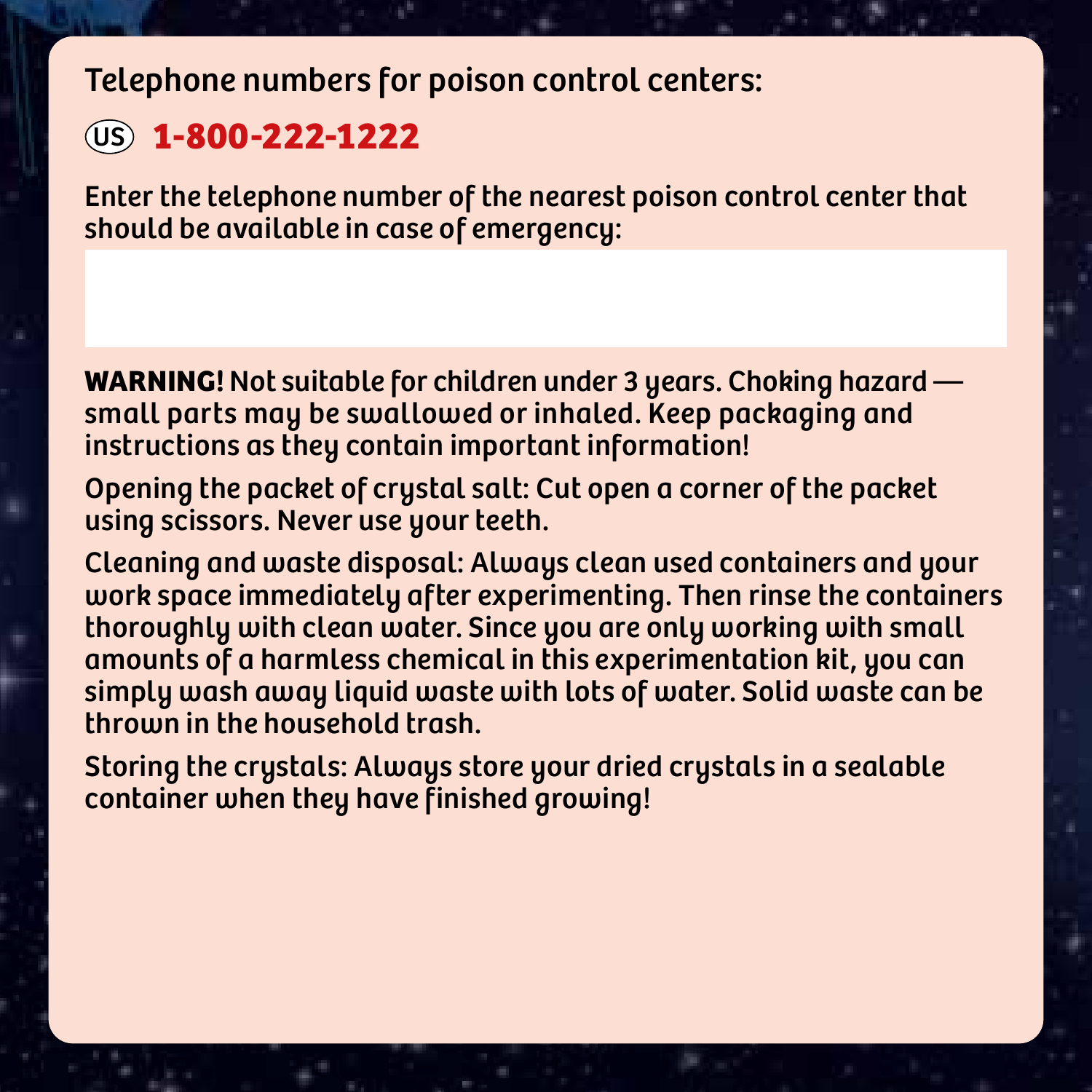# Experiment 1

1. Pour two packets of alum into a jelly jar together with 140 ml of water and stir using the spatula.

**TIP!** It is best to use distilled water. The glass jar should be very clean!

2. Heat a few centimeters of tap water in an old saucepan to just below boiling point. Carefully place the pan on a table mat in your work space (it is best to let an adult help you).

 Place the jar in the pan and stir using the spatula until the crystal salt dissolves. If it doesn't dissolve very well, use an oven mitt to take the growing container out of the pan and reheat the water on the stove before trying it again in the same way.

**Careful!** Only heat the water under adult supervision. Be careful and do not spill any crystal solution. Do not burn yourself on hot solutions or on the pan and don't forget to turn off the stove! Do not inhale vapors that are produced when the crystal salt solutions are heated!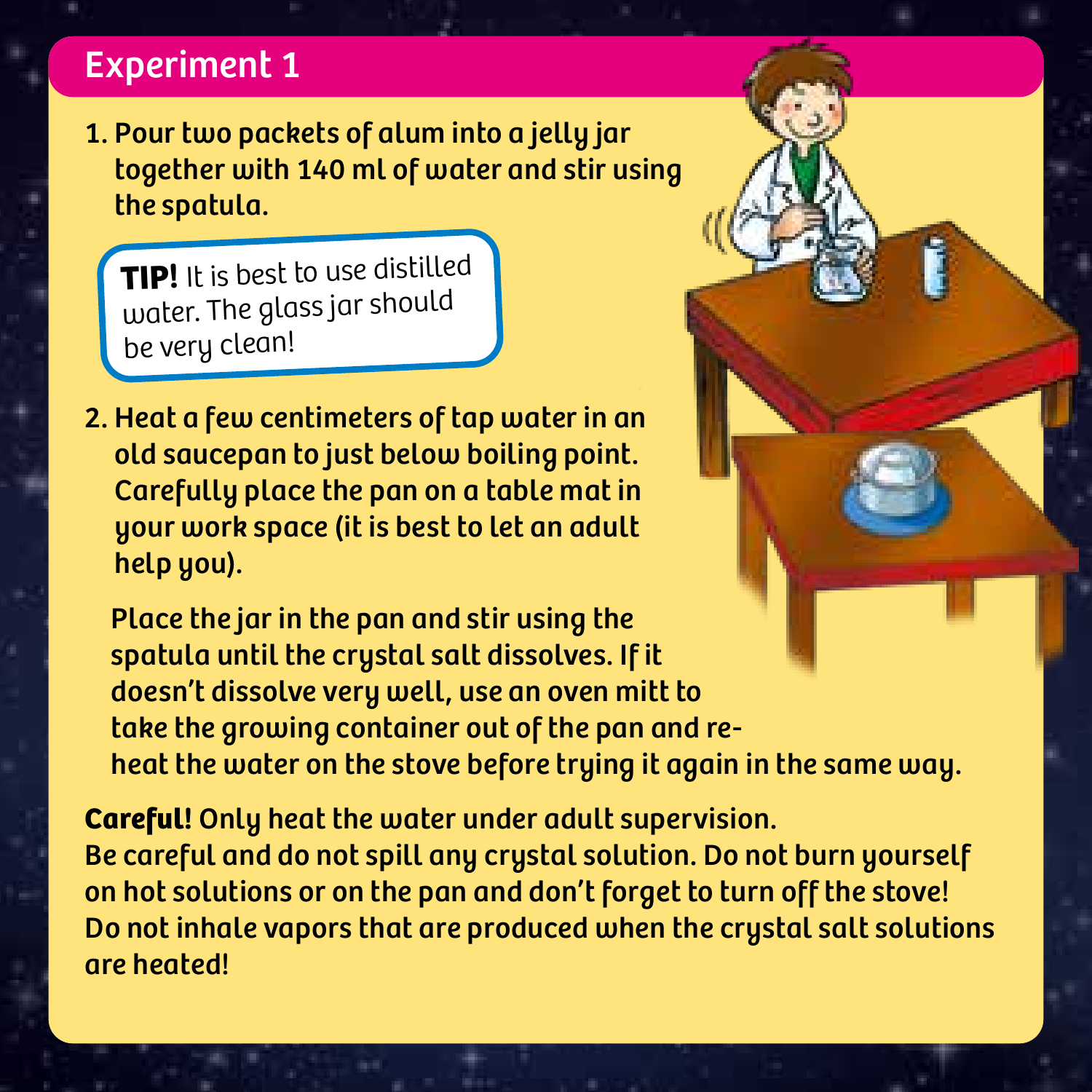- 3. Once all the alum has dissolved, use the oven mitt to take the glass jar out the pan and add the dye powder.
- 4. Cover the jar with a piece of paper towel so that dust cannot enter. Place it somewhere out of the way to sit overnight.
- 5. Pour the remaining alum solution into a second glass jar. Do not throw it away; it is still needed! Using the spatula, lay the crystals on a paper towel and leave them to dry.
- 6. Store any particularly large and well-formed crystals in a sealable container. Put the smaller crystals back in the solution in the glass jar. Tightly screw the lid back onto the jar and store it.

# Experiment 2

- 1. Take the glass jar containing the solution from experiment 1 and heat it, as in step 2. Let the solution cool to room temperature!
- 2. Pick a nice, large crystal saved from experiment 1 and thread it onto a piece of sewing thread. Next, knot the thread on a pencil and hang the crystal in the solution so that it is in the middle of the liquid.